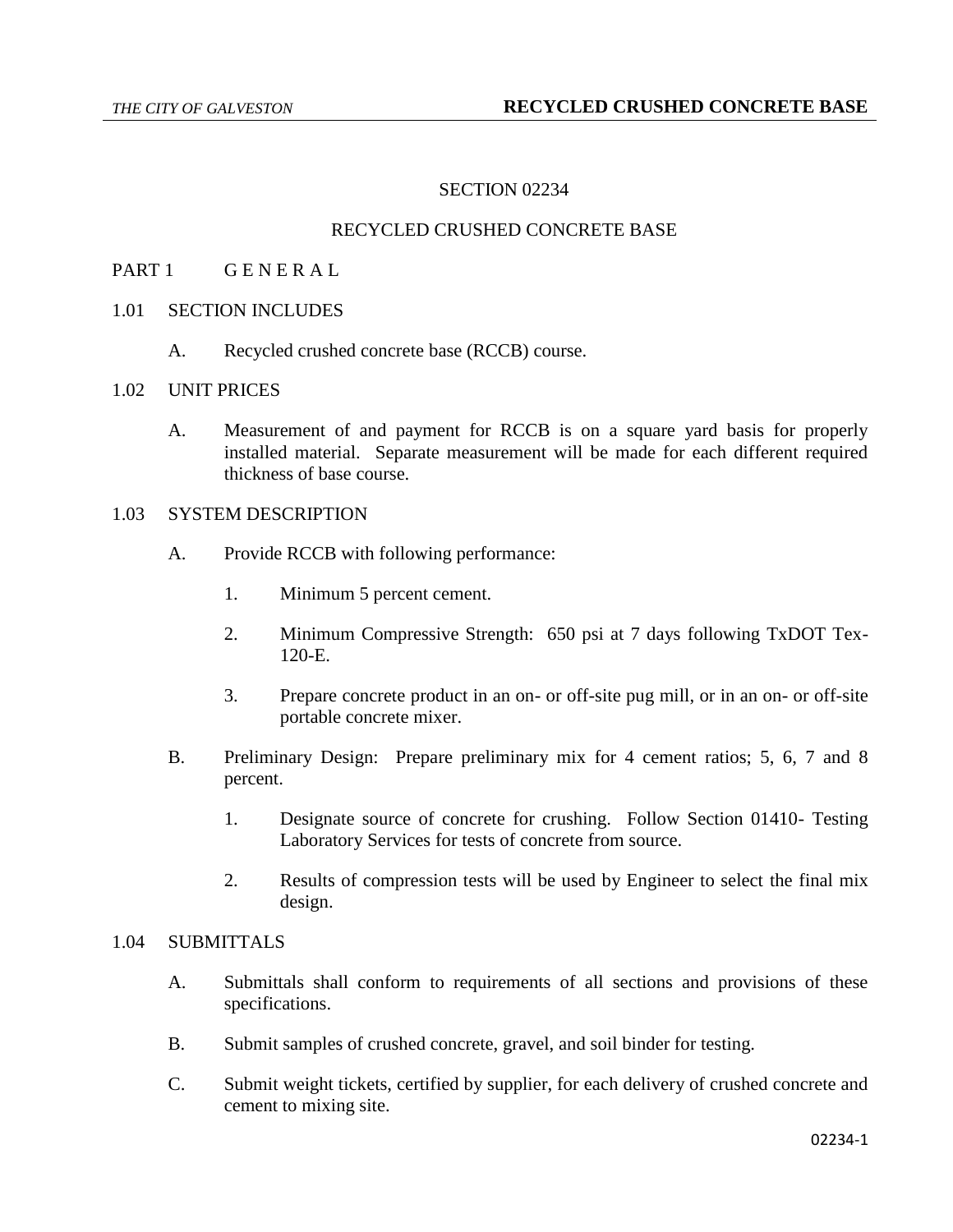D. Submit manufacturer's description and characteristics for pug mill and associated equipment, mixer trucks, spreading machine, and compaction equipment for approval.

### 1.05 TESTS

- A. Follow Section 01410- Testing Laboratory Services.
- B. Test and analyze aggregate and binder products following TxDOT Tex-110-E.
- 1.06 DELIVERY, STORAGE, AND HANDLING
	- A. Make stockpiles from layers of processed aggregate without segregation of materials. Load material by making successive vertical cuts through entire depth of stockpile.
	- B. Store cement in weatherproof enclosures. Protect from ground dampness.
- PART 2 PRODUCTS
- 2.01 PORTLAND CEMENT
	- A. ASTM C150 Type I, II or III; bulk or sacked.
- 2.02 WATER
	- A. Potable.
- 2.03 AGGREGATE
	- A. Recycled Crushed Concrete: Material retained on the No. 40 Sieve, and durable coarse particles of crusher-run reclaimed cured Portland cement concrete, obtained from an approved source. Organic material is prohibited.
	- B. Soil Binder (classified below): Meeting the following requirements when tested following TxDOT Tex-106-E:
		- 1. Maximum Liquid Limit: 35
		- 2. Maximum Plasticity Index: 10
	- C. Mixed Aggregate and Soil Binder: Grading following Tex-101-E and Tex-110-E within the following limits:

Sieve Percent Crushed Concrete Retained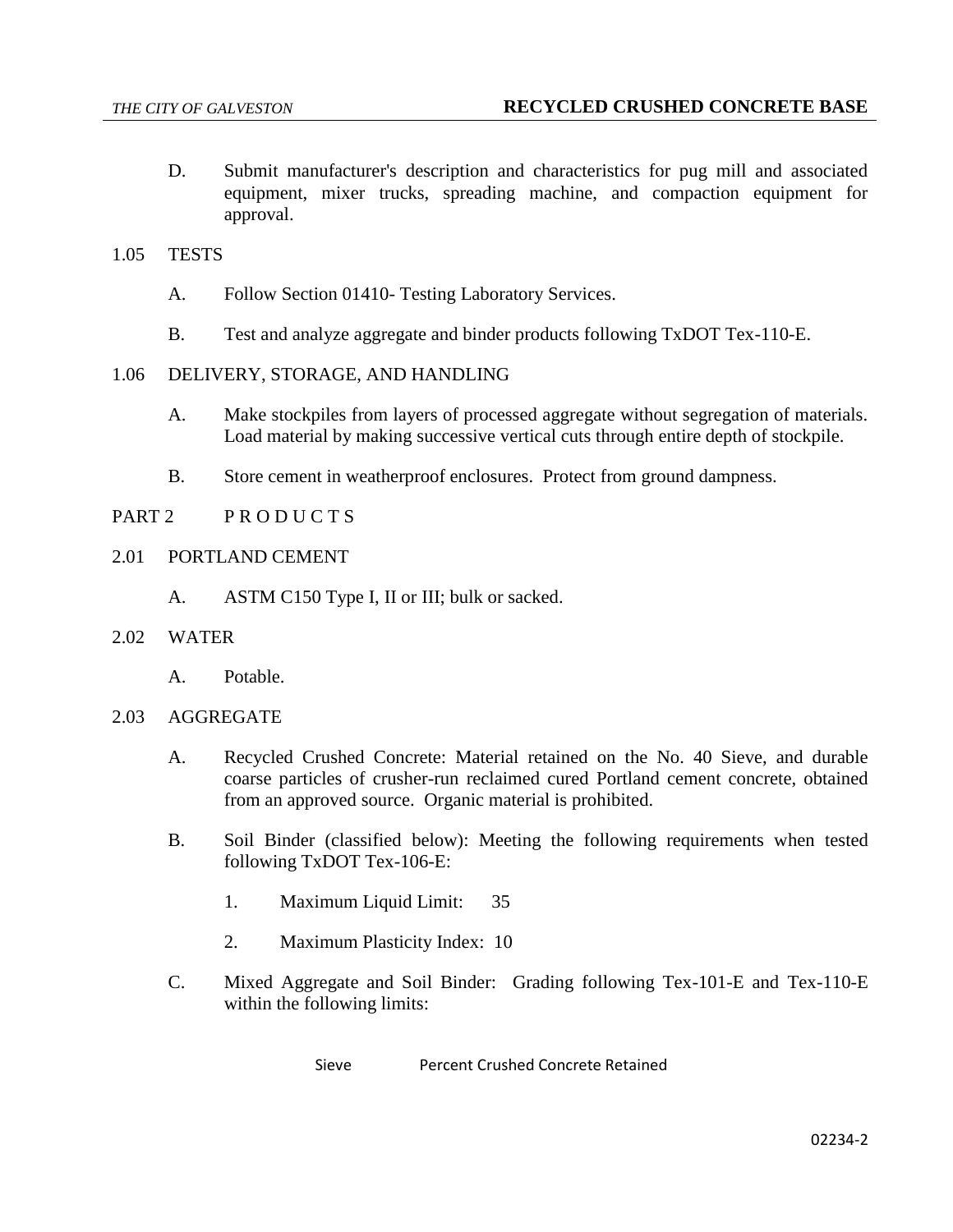| $1 - 3/4"$ | 0 to 10                               |
|------------|---------------------------------------|
| No. 4      | 45 to 75                              |
| No. 40     | 55 to 80; classified as "Soil Binder" |

1. Obtain prior permission from Director for use of additives to meet above requirements.

### 2.04 ASPHALTIC SEAL CURE

- A. Use following as Contractor's option to curing by sprinkling, at no additional cost or time.
- B. Cut-back asphalt: MC30 following Section 02511.
- C. Emulsified petroleum resin: EPR-1 Prime following Section 02511.

### 2.05 MATERIAL MIX AND MIXING EQUIPMENT

- A. Design mix for minimum compressive strength of 650 psi at 7 days following Tex-120-E unconfined compressive strength.
- B. Cement Ratio: Follow Paragraph 1.04 A. Increase cement content in one percent steps up to 8 percent maximum if compressive strength of design mix samples and field samples of installed product fail above test.
- C. Mix following Paragraph 1.04 A, with metering devices adding specified quantities of crushed concrete, cement, and water into mixer. Dry mix crushed concrete and cement to prevent cement balls from forming when water is added. Produce homogeneous and uniformly mixed product.

### 2.06 SOURCE QUALITY CONTROL

- A. Test following Section 01410.
- B. Designate single source of crushed concrete for work.
- C. Test for unconfined compressive strength following Test Method Tex-120-E as follows:
	- 1. Mold 3 samples each day or for each 1,000 tons of production.
	- 2. Compressive Strength: Average of 3 tests for each production lot.

### PART 3 E X E C U T I O N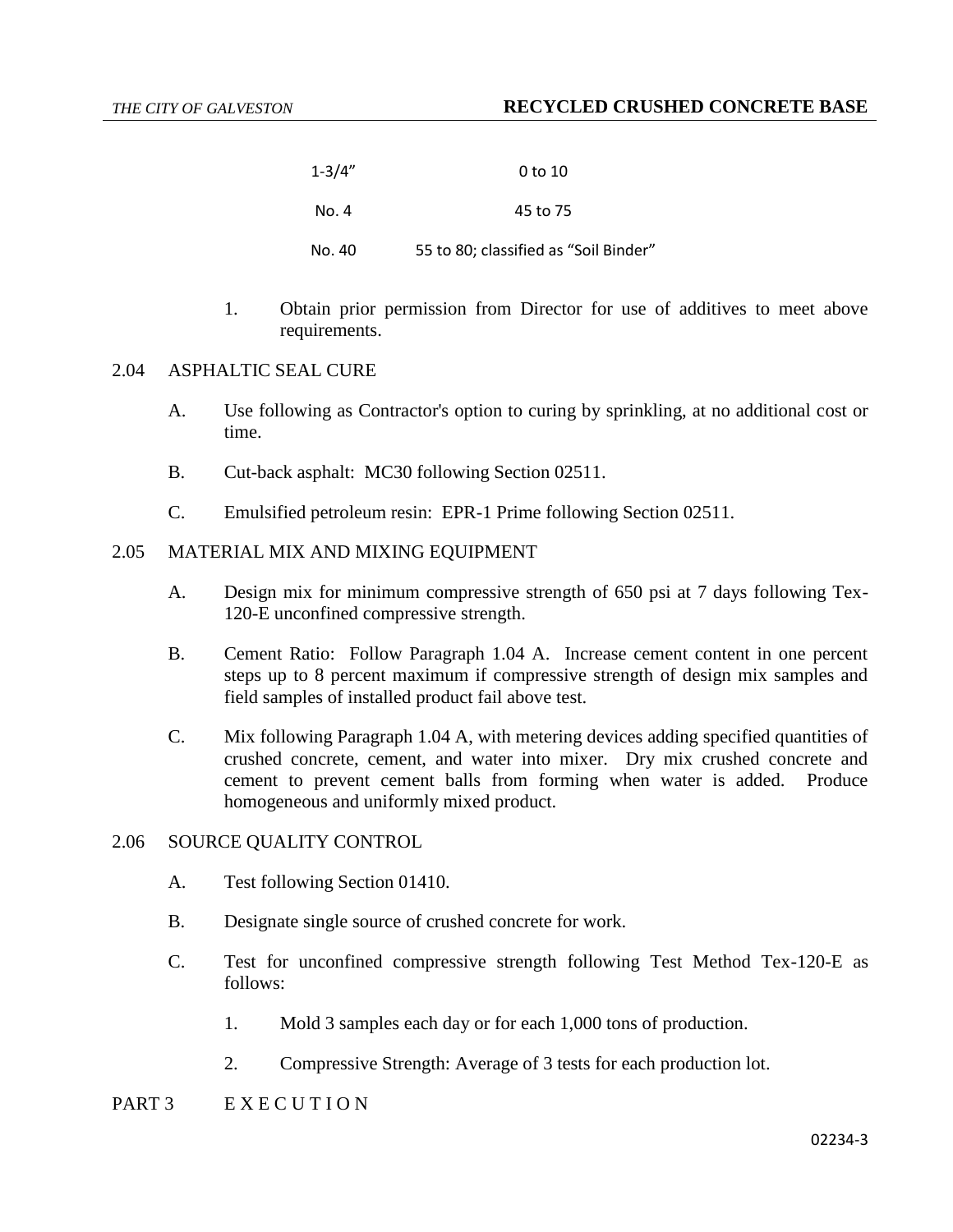## 3.01 EXAMINATION

- A. Follow Section 01410- Testing Laboratory Services.
- B. Verify buried utility work is complete.
- C. Verify subgrade is ready to support imposed loads.
- D. Verify flatwork, foundations, projecting reinforcement and similar work interfacing to base is in place.
- E. Verify lines and grades are correct.

### 3.02 PREPARATION

A. Have sufficient products and equipment on hand to expeditiously apply base.

### 3.03 MIXING

A. Maintain moisture content of mixture between optimum and 10 percent above optimum.

### 3.04 PLACEMENT

- A. Do not mix and place cement stabilized base under following conditions:
	- 1. When temperature is below 40 degrees F and falling. Base may be placed when temperature taken in shade and away from artificial heat is above 35 degrees F and rising.
	- 2. When precipitation is falling or is forecast to fall before initial set takes place.
- B. Place base on prepared subgrade in uniform layers of 8 inches or less to produce thickness indicated on Drawings. Do not dump material in piles or windrows.
- C. Place mixture with approved spreading machine. Spread to eliminate planes of weakness or pockets of nonuniformly graded material resulting from hauling and dumping operations.
- D. Provide approximately vertical construction joints between fresh base and base in place 4 hours or longer. Form joint with a temporary header or make vertical cut of in-place base immediately before placing fresh base.
- E. Make cold joints at centerline of head-to-head parking stalls.
- F. Place base so that projecting reinforcing steel from curbs remain at approximate center of base. Provide proper bond between reinforcement and base.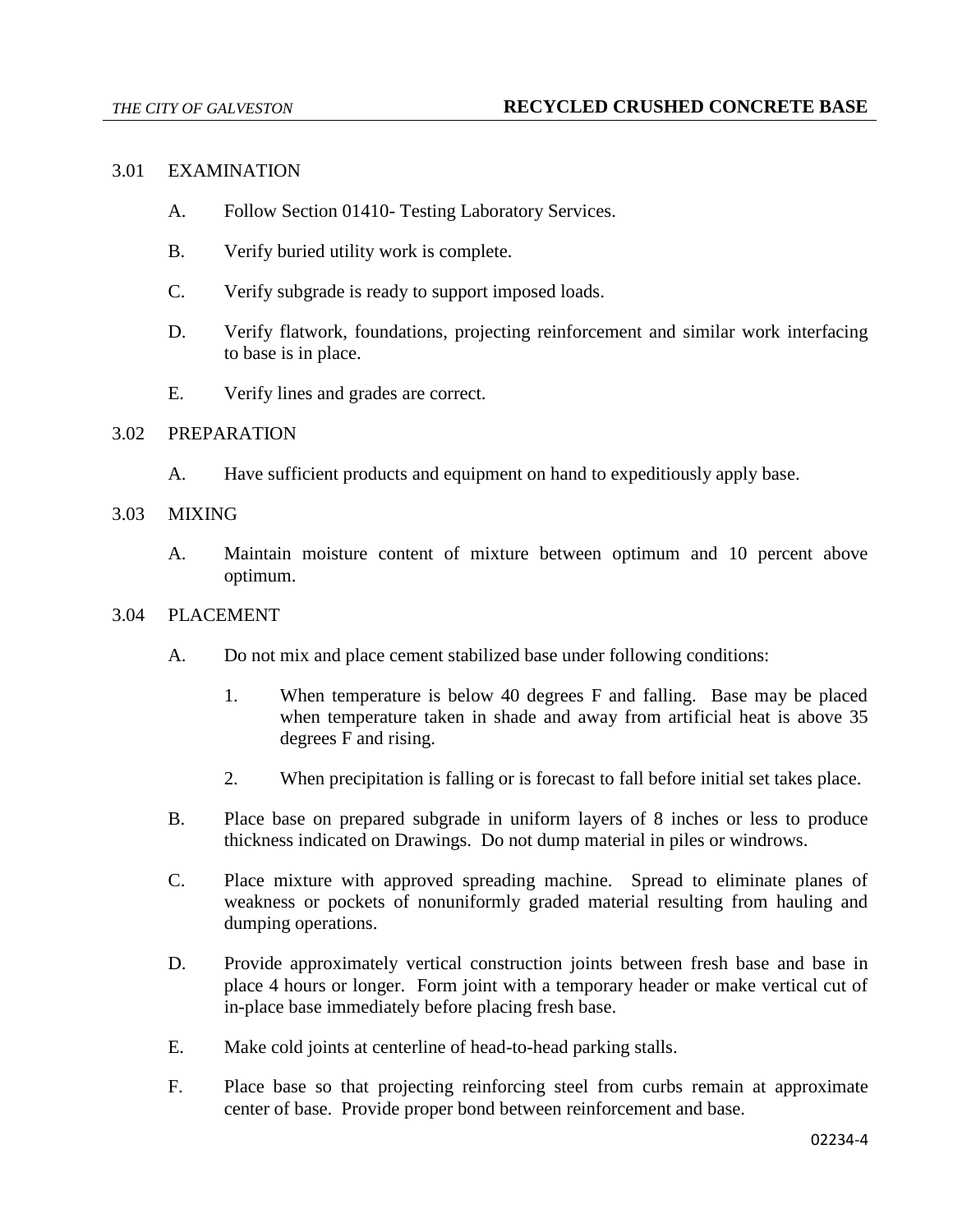### 3.05 COMPACTION

- A. Start compaction maximum 3 hours after start of moist mixing. Compact loose mixture with approved tamping rollers until entire depth is uniformly compacted. Do not allow base to mix with underlying material.
	- 1. Do not rework uncompacted material which has sat for more than 30 minutes.
	- 2. Complete compaction within 6 hours from start of moist mixing.
- B. Correct irregularities or weak spots immediately by replacing material and recompacting.
- C. Apply water to maintain moisture between optimum and 5 percent above optimum moisture.
- D. Remove and reconstruct sections where average moisture content exceeds ranges specified at time of final compaction.
- E. Finish by blading surface to final grade after compacting final course. Seal with approved pneumatic tired rollers or flat wheel rollers which are sufficiently light to prevent surface hair line cracking. Rework and recompact at areas where hairline cracking develops.
- F. Compact to minimum density of 95 percent of modified Proctor density, following TxDOT Tex -114-E, at a moisture content of treated material between optimum and 5 percent above optimum.
- G. Maintain surface to required lines and grades throughout operation.

## 3.06 CURING

- A. Moist cure for minimum of 72 hours before adding pavement courses. Prevent construction traffic on base for minimum 3 days, except light vehicles used to maintain proper cure are permitted on base after initial set or as permitted by the Director.
- B. Use sprinkling or, at Contractor's option, apply following curing membrane as soon as initial set begins, using approved light-weight self-propelled pressure distributer:
	- 1. MC30: 0.1 gallon per square yard.
	- 2. EPR-1 Prime: 0.15 gallon per square yard.

### 3.07 TOLERANCES